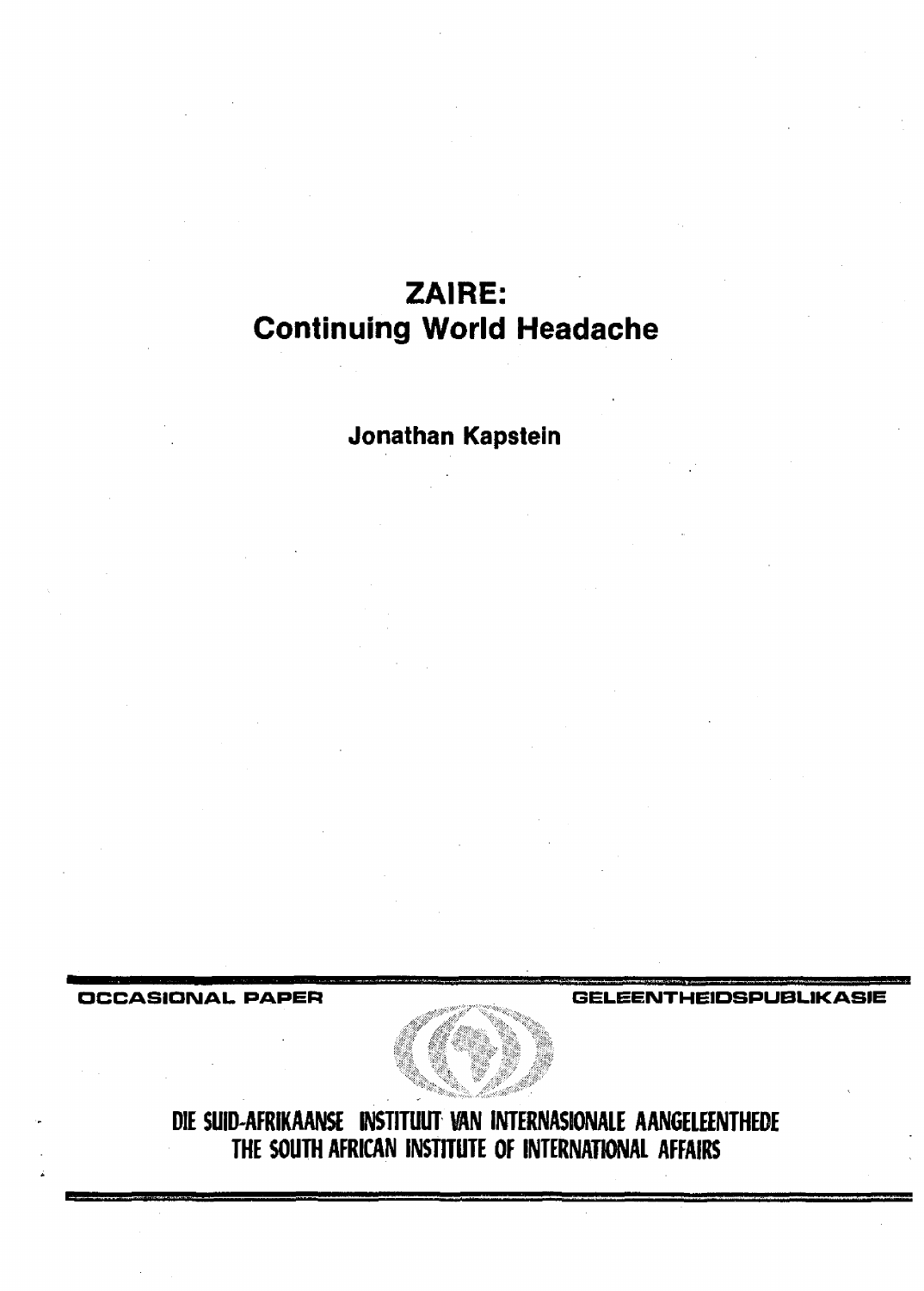Mr Jonathan Kapstein is a graduate of both Brown and Columbia Universities in the United States, and at Columbia he later received a Ford Foundation fellowship for foreign correspondents.

Currently he is Africa editor for Business Week, based in Johannesburg. Previously he also has covered Italy, Canada and Latin America for the magazine, and he won the Overseas Press Club of America's annual award for the best reporting from Latin America. Mr Kapstein is also a Lieutenant-Commander in the U.S. Naval Reserve.

This paper is based on a talk given at Jan Smuts House on 21 May 1980, following Mr Kapstein's return from a visit through Zaire.

It should be noted that any opinions expressed in this article are the responsibility of the author and not of the Institute.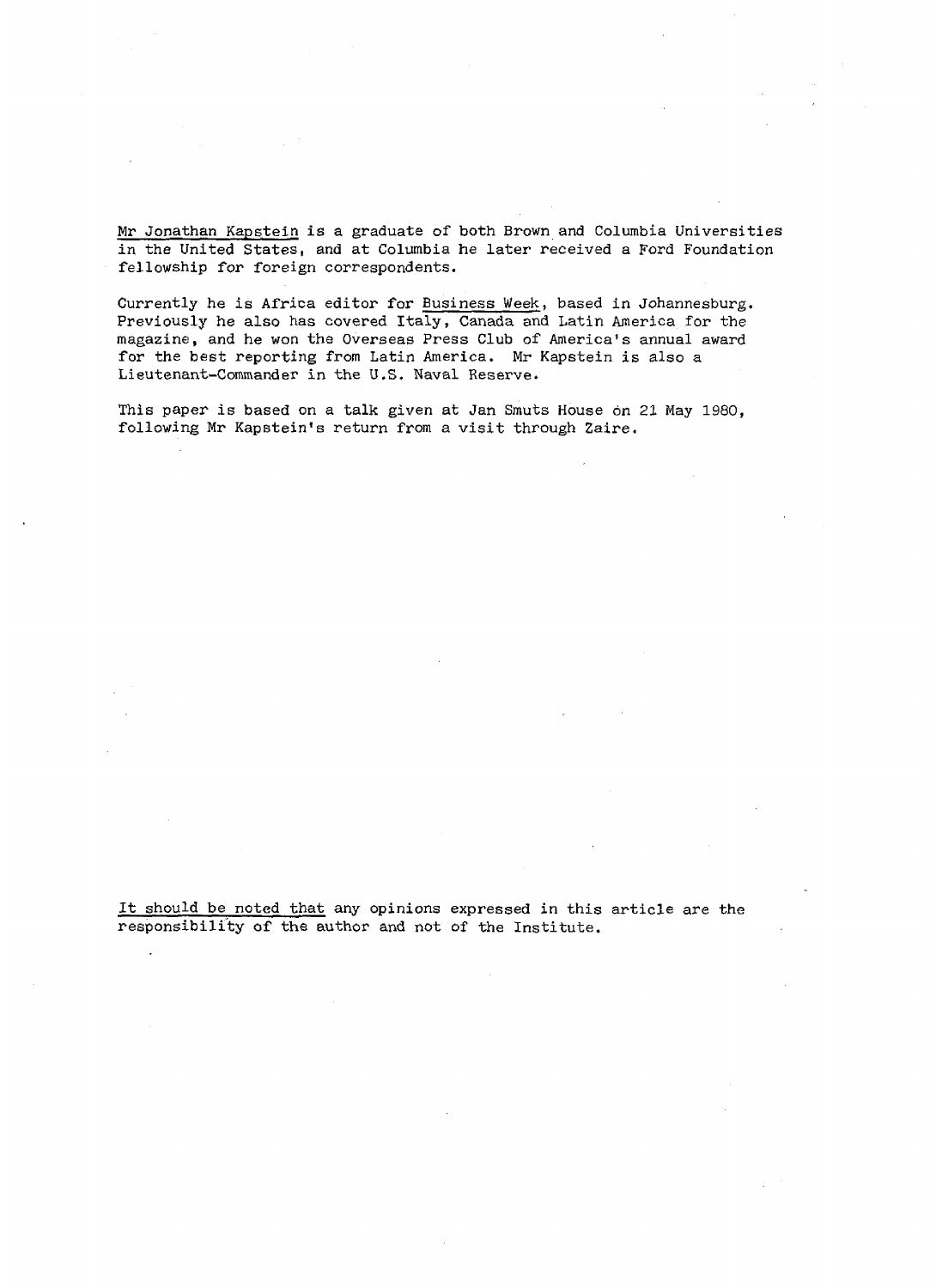#### ZAIRE:

## Continuing World Headache

 $\sim 10$ 

### Jonathan Kapstein

ISBN: 0-909239-73-8

The South African Institute of International Affairs Jan Smuts House  $\sim$ P.O. Box 31596 BRAAMFONTEIN 2017 South Africa

October 1980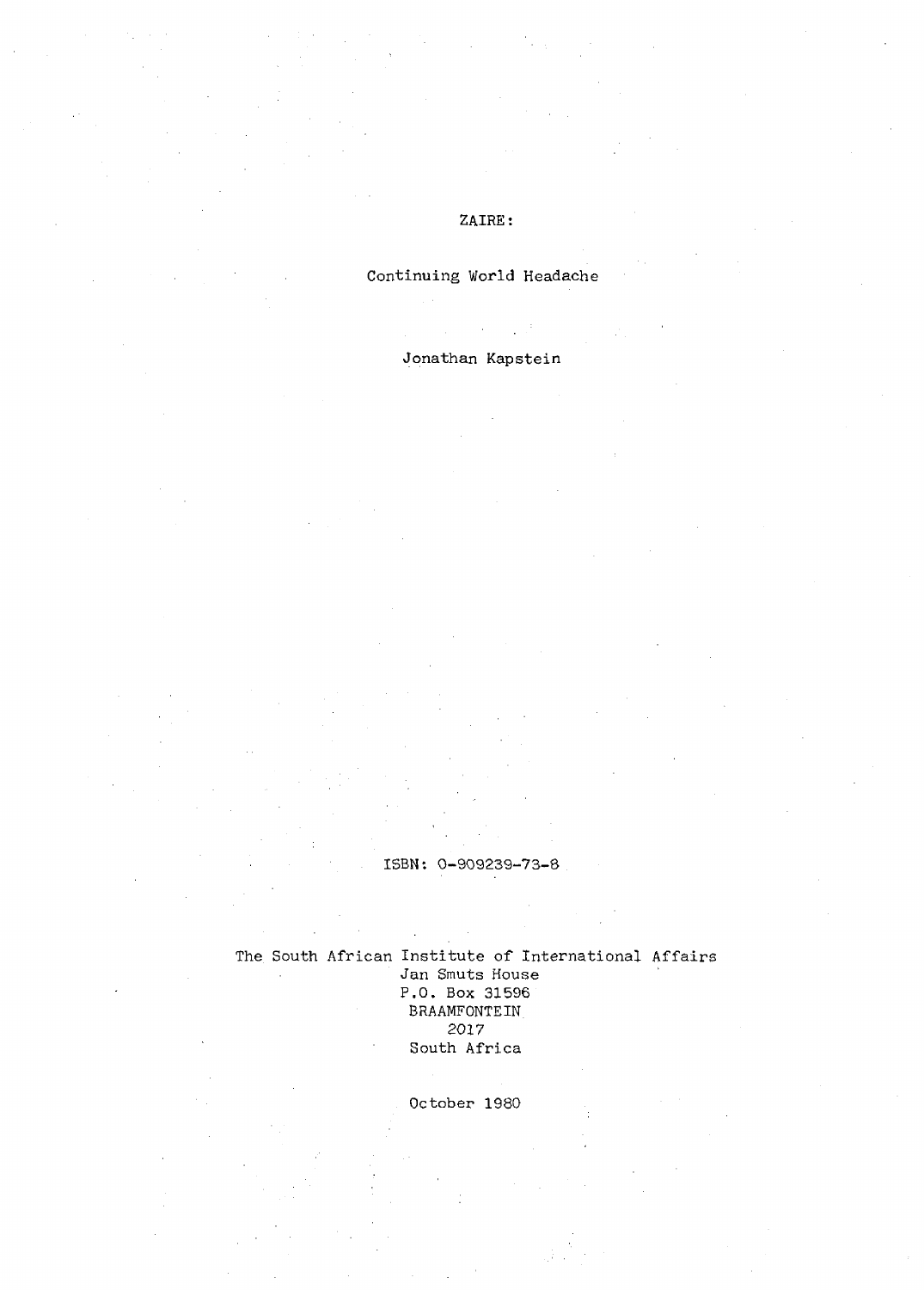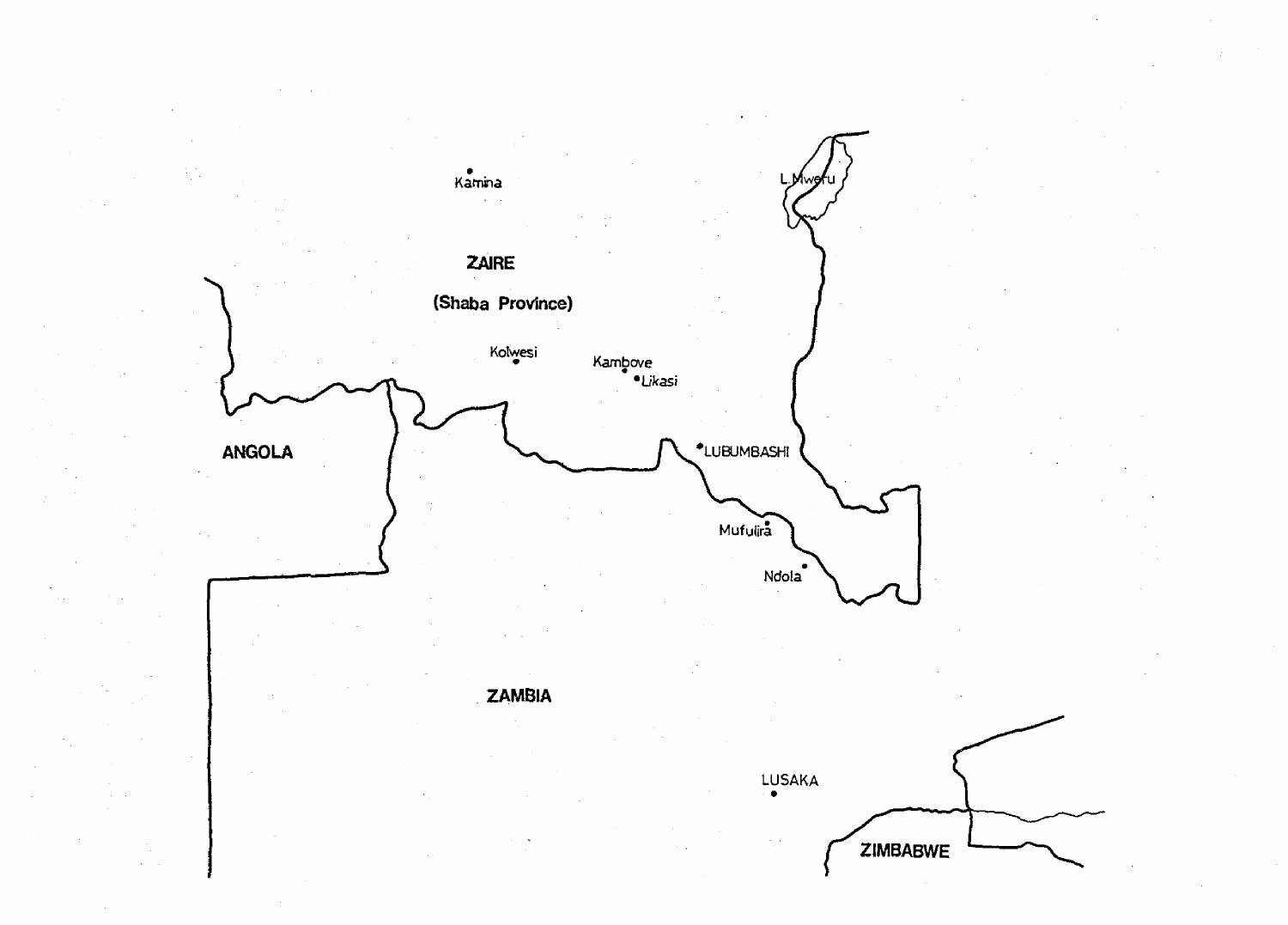#### ZAIRE : CONTINUING WORLD HEADACHE

#### Jonathan Kapstein

Corporations can go bankrupt and disappear, individuals die and memories fade, but when countries are economically sick they do not go bankrupt. When they are politically ill, they do not disappear. They continue on, perhaps creating cycles of problems for their own populations and other countries - which brings me to Zaire, a country whose economy has already collapsed. It has collapsed back through its economic level at independence in 1960 and it is speedily headed for its 1910 level. In fact, if Zaire did everything right, if it got its economic and political house absolutely in order, it could, or might, reverse its growth rate and get back to zero growth rate, in two to four years.

That raises the question - why are we concerned with an economic and political disaster case like Zaire? The answer is because it is one of the important disaster cases in world affairs: Zaire is bounded by nine other shaky African countries. It produces half the world's cobalt; five million more carats of diamonds a year than South Africa and South West Africa combined; and it has vast untapped oil resources in the Congo basin. But over and above this, it has five billion dollars of foreign debt, of which well over a billion dollars is in arrears. And finally, Zaire is the test case which will show whether the less developed countries of the world  $-$  the L D Cs  $-$  staggering under development loans made in the late sixties and early seventies, can be persuaded to meet strict fiscal controls. If Zaire cannot meet these strict fiscal controls, it might well trigger a major international banking crisis.

At the same time, I am sure you remember when French Foreign Legion paratroopers dropped on Kolwezi in Shaba Province two years ago. They won Shaba back from the Katangan rebels, who had erupted from their Angolan refuge for the second year in a row. It was a bloody time during which 93 Europeans were killed - (and I use European not in its South African sense of whites; but in the literal sense of Europeans living in Zaire) - and 1 000 African miners. The rebellion was called Shaba II following Shaba I the year before when the Katangan rebels occupied Kolwezi for 80 days before they were chased out. In fact, although the 1978 action was called Shaba II, it was really Shaba IV or V, Going back, there was the Katangan separationist movement right after independence in the sixties; followed by various mercenary wars; and the Simba rebellion and then finally, the two Shabas. This year there were rumours of an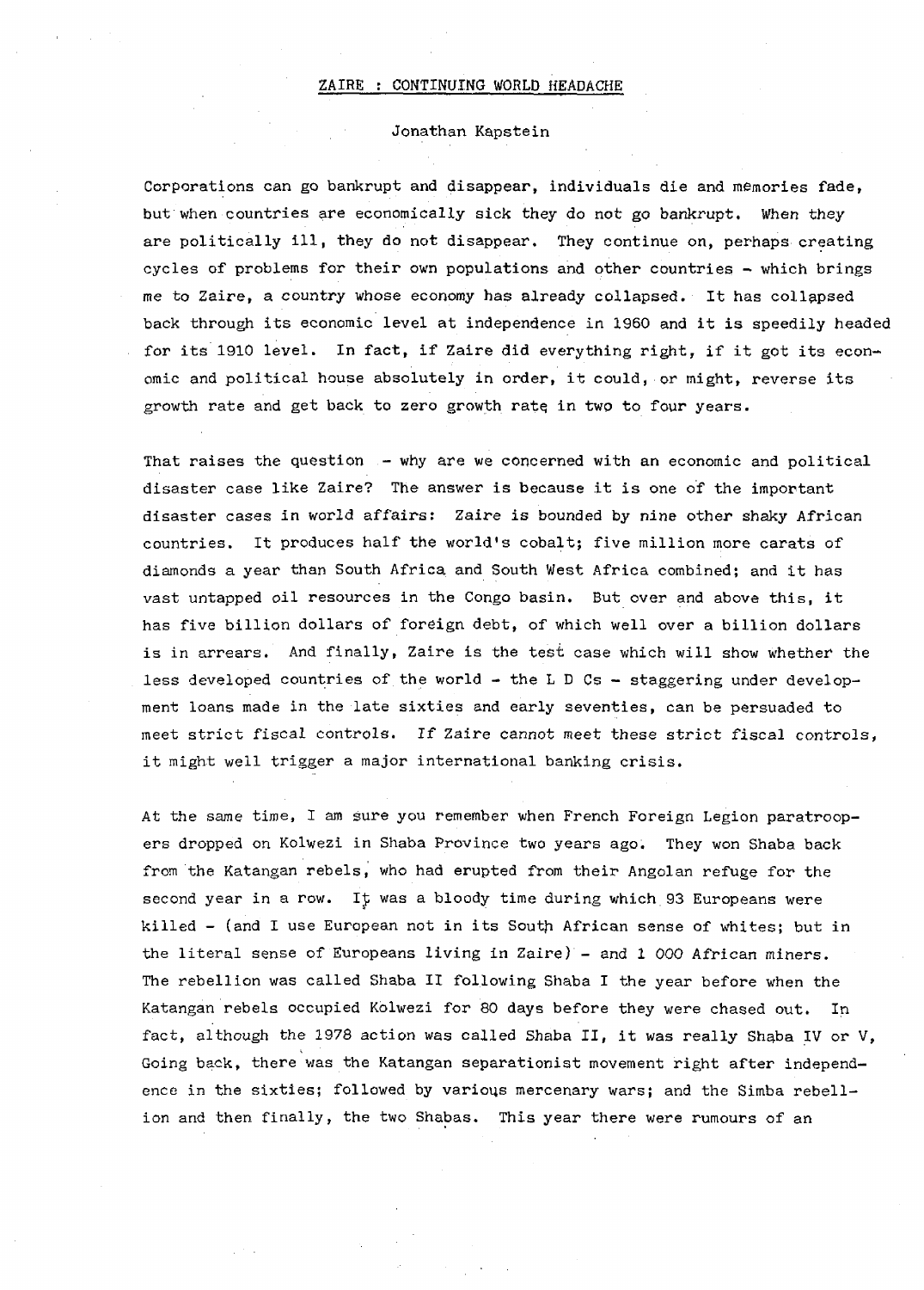Impending Shaba III and expatriates who had come back to work the mines were ready to flee at a moments notice.

 $- 2 -$ 

In anticipation of yet another rebellion, my magazine sent me to Zaire. I was in Zimbabwe at the time for the elections, and I took the opportunity to drive to Zaire. The northern borders of Rhodesia which have been closed since 1973 were opened at Christmas 1979 and the southern borders into South Africa had not yet been tightened up. In an ordinary four-door sedan, I headed out on what eventually turned out to be a 5 000 mile round trip overland into the Congo basin. I went from Johannesburg through Zimbabwe, Zambia, and Zaire to Kolwezi and back. I would have gone further than Kolwezi but the road ended at that point and the terrain was not negotiable by anything except a fourwheel drive truck equipped with a winch, and even then only in the dry season. I did go on to Kinshasa and travelled elsewhere in the country but I had to go by air and not by private car.

In Lusaka, a Zambian mining executive warned me; "Do not drive in to Zaire. If you have to, don't drive alone, and don't at any cost drive at night". With one thing and another, circumstances forced me to violate all three of his precepts and he was absolutely right. I was looted twice by Zaire Security Police at roadblocks, drunken soldiers demanded gifts at military checkpoints, and customs officials solicited bribes.

It turned out that rumours about a Shaba III - rumours that had reached intelligence and diplomatic circles in Washington, Paris, Brussels, and London had a certain factual basis. The information I picked up then was still considered secret. The intelligence reports, started to flow following a clandestine meeting in late February in Mufulira, northern Zambia, that brought together leaders of Katangan rebel groups under the umbrella of the Congolese National Liberation Front (FLNC). The meeting took place without the knowledge or consent of the Zambian Government, because on 22 October, 1979, Zaire, Zambia and Angola concluded a pact in which all three agreed to deny shelter to guerrilla bases operating against one another in their own country. This pact was signed at Ndola and it paid off immediately. Zaire stopped fomenting discontent and aiding Jonas Savimbi's UNITA in Angola, and also sent Holden Roberto - another rival guerrilla leader - off to Europe. Angola for its part threw out an exiled Zaire leader, Nathaniel Mbumba, who went to Brussels.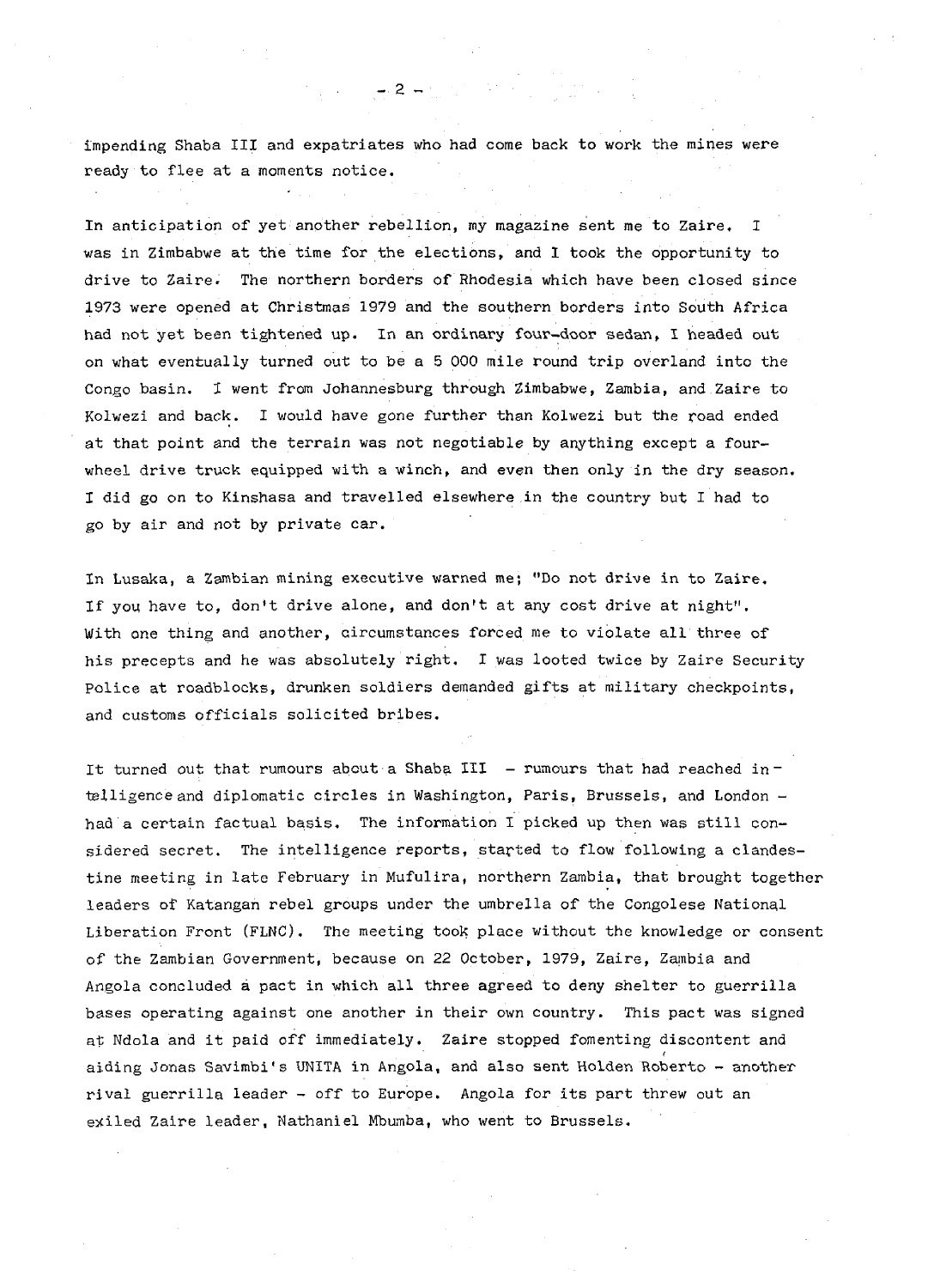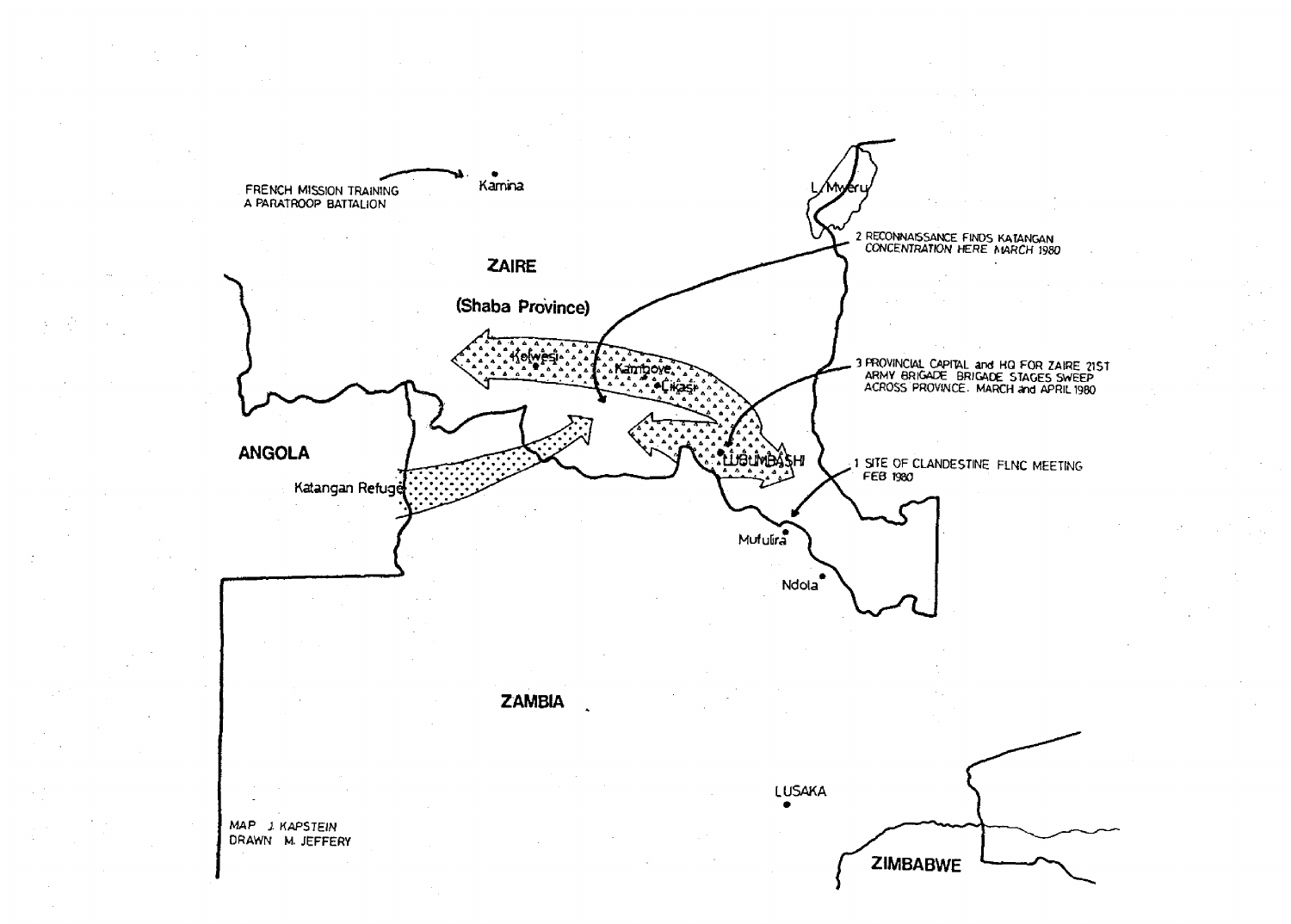The Congolese National Liberation Front conferees planned an attack, seemingly a desperation attack, on the Lufira bridge between Lubumbashi and Likasi. If successful it would have cut contact between the regional headquarters of the national mining company and one of the key mining areas. That would have thrown everyone into a panic, and sent both the Europeans and the Zairean army heading for the hills. About a month later, in March, aerial reconnaissance photos turned up a concentration of rebels in this area south of Kambove, heading towards Likasi. Theoretically the photographs were taken by the Zaire Air Force, but it is doubtful whether they had the capabilities. The Zaire Air Force has thirteen Mirage jets of which only five are flyable. On the other hand, the area is full of Western intelligence agencies and diplomats. The American Consulate in Lubumbashi, for example, has eleven persons. I presume therefore that it was one of the Western intelligence agencies that turned up this possible concentration of rebels.

In response, the Zaire 21st Army Brigade began three weeks of very aggressive patrolling in the region; they increased their roadblocks and tightened up local security. This was a very different Zaire army unit compared to those troops who had fled two years earlier. Since then Belgian military advisers had taken over the training, and more importantly the supplying, of Zaire forces in the region. For the first time ever these soldiers were being fed and paid regularly, which is a very important component of military discipline. They have responded very well to training, are now schooled in company tactics, and they know what they are doing. Somehow - and one has to give them full credit - the Belgians are doing this with only twelve combat advisers in a total 100-man military mission for the 3 200 troops. The actual sweep in the region went on for three weeks in March and April. Soldiers arrested everybody out of the ordinary. Several of those arrested died in prison, or at the hands of the soldiers before they got to prison. Some elements in the brigade reverted to type and went out looting and thieving. There also was a lot of extortion. The fact remains - these things aside - that they did a thorough military job. There were no actual shoot-outs; there were no real confrontations with the Katangans who withdrew in the face of the brigade sweep. There may have been no substantive threat to begin with, despite the fact that an able guerrilla leader named Colonel Mufu, the leader of the Katangan forces two years ago, was reported to be in the region.

 $\mathbf{B}$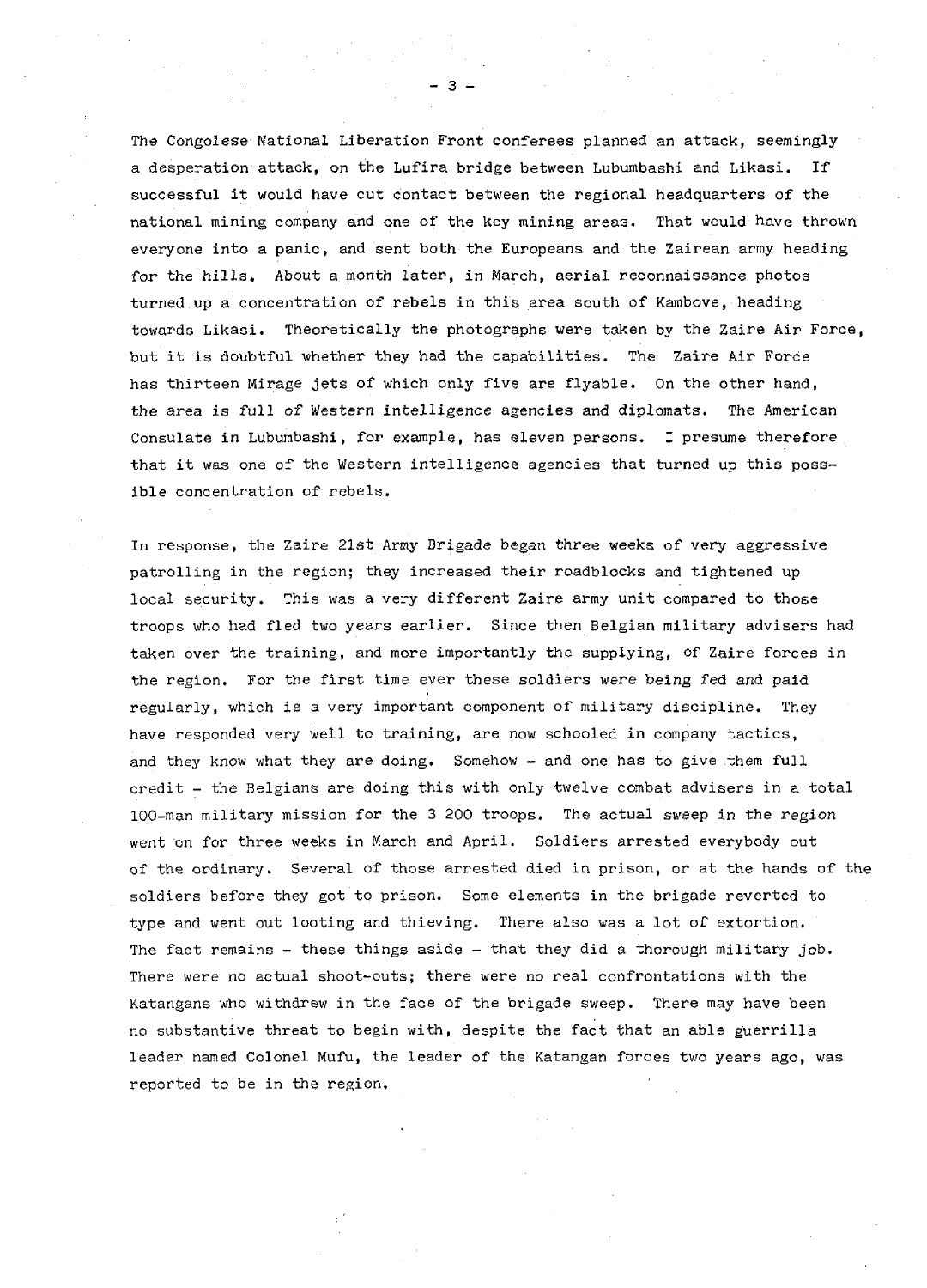Although there was no real threat this time, the Katangans had existed as a force previously when the Cubans put them up to staging Shaba I and II, with Angolan support. The rebels' stated goal was the overthrow of President Joseph Sese Seko Mobutu, but the real intention was to carve off this rich copper-cobalt zone of Zaire. There is no indication at this time, however, that the Cubans in Angola are helping the Katangans. At present the Katangans no longer exist as a credible threat. They are reduced to starvation levels, their uniforms are in tatters, and they have no weapons or money. But I must add that with uniforms and money they would exist as a threat ready to erupt from their sanctuary in eastern Angola beyond the reach of any Angolan Government administration. This is one of the imponderables of the region. Nevertheless one need not worry about the Katangans for the moment for three reasons. Firstly, the Zaire army now is in much better shape. Secondly, the political situation among the three countries - Zambia, Zaire, and Angola, is much improved. The third reason is what I take to be a categorical security guarantee from the French. The French are training a paratrooper battalion at Kamina and more importantly, they have held paratroop excercises with the Zairois. In manoeuvres in late 1979 the French demonstrated that they could have Legionnaire paratroopers from their base in Libreville, Gabon, over Shaba Province in two hours  $-$  a very impressive display of power.

All in all therefore, there is no credible external threat to Shaba at the moment.

The Zaire army brigade in the region is carefully recruited from other provinces, but not Shaba and the two Kasai provinces, whose loyalty is regarded as dubious. The commander of the brigade is from Mobutu's home province of Equator, and the Regional Commissioner in Shaba is from Kinshasa, But there are two soft spots in the improved security situation. If some country with money depided to support the rebels, they would be back in business tomorrow. The second interesting soft spot is the possibility of sabotage. In 20 years of fighting in this region there has never been any sabotage. I take that to be a clear indication that the mines are the real prize for the rebels. It would be very easy to stop production at these mines with a couple of'well placed bombs, but even in Shaba II, two years ago when roughly eleven hundred people were killed, the mines were left absolutely alone. I think it is easier for the rebels to create chaos in the region by shooting up a store, a village or a family, but

 $\overline{A}$  -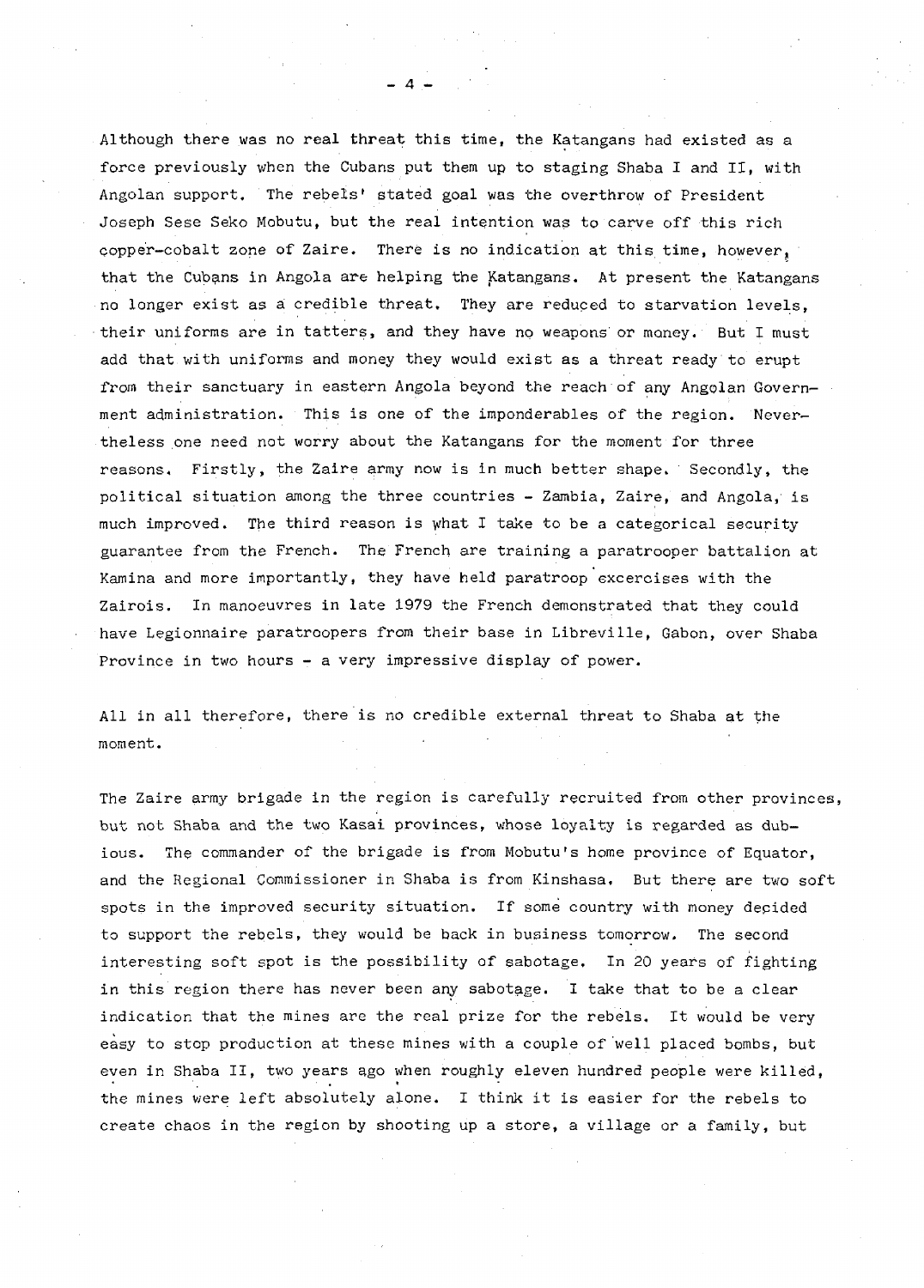the possibility of sabotage is always there and demands close attention.

It might be of interest to describe briefly what Shaba looks like today. No petrol has been sold in the region since 1974, The only vehicles that move belong to the army, the mining companies, the consular officials and individuals wealthy enough to pay about R5,00 a litre. I stocked my own car with jerry cans in order to get around, but eventually I had barely enough to return to Zambia. Lubumbashi is a city of about half a million people, made strangely interesting by the lack of petrol. Rush hour is the patter of feet, and local transport is in the backs of cut-off pick-up trucks - what you call bakkies here - that are pushed or pulled by hand. Food, like petrol is also scarce because only one per cent of Zaire's arable land is cultivated. Elephant grass is nibbling at the margins of the roads, although the roads are in better shape than one would have expected because of the lack of traffic. Kolwezi's centre, where all the fighting took place, looks like something out of a science fiction movie or a Mexican village at siesta time - there is life somewhere, but it is just not visible. When I went sight-seeing downtown, I found out that it is certainly empty, still shot-up, still littered with broken glass, and there are still burned-out, bullet-pierced automobiles on the sidewalks. The only sign of life was a hand-pencilled poster announcing that the rather decrepit movie house would be open Friday night to show 'Montana' - an eminently forgettable Errol Flynn Western made in 1950.

This was one of the places where I was stopped by a security roadblock. The police were dressed in civilian clothes, they had opaque sunglasses, they all leaned from the weight of heavy hand-guns. My camera and radio were hidden in the spare tyre well, but they took whatever else was available  $-$  gifts, gadgets, jackknife, a cooler, aspirin and other items. A Zambian friend summed this all up by saying, "They took traders beads". What didn't just disappear, was demanded. Alone and in the middle of nowhere I was agreeable to these demands. But the confrontation reflected the lack of national cohesion, the lack of government control, and the lack of central direction.

Some of the macro-economic examples of this general collapse in Zaire includes the Maluku Steel Mill. This was completed in the early seventies but it has never operated at more than 10 per cent of its capacity. The last full year of production was in 1978 when it operated at under 4 per cent of capacity. Further, the country's oil refinery is wrong for the type of crude that Zaire produces so Zaire imports petroleum products where it should be self-reliant.

 $-5$ .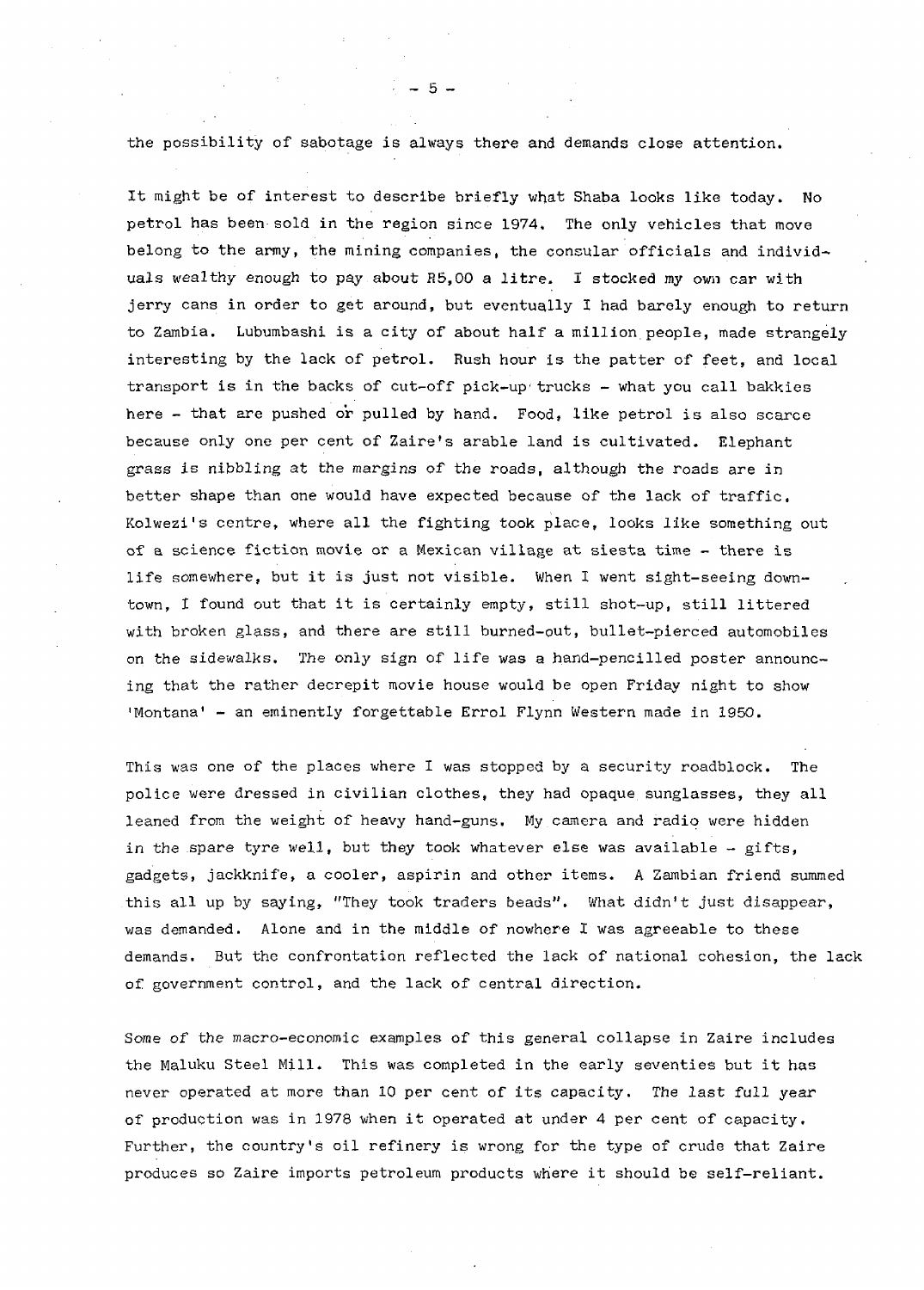Corruption has become a major component of business in Zaire. For example although legal diamond production this year will be around 10 million carats, an additional five million carats of diamonds will be illegally smuggled out through the Congo Basin either east to Bujumbura in Burundi or west to Brazzaville in the Congo Republic. Bujumbura by the way is a rather interesting smuggling entrepot. It gets Zaire's diamonds; it gets Uganda's quality coffee; and it ships them all to Europe. Brazzaville in the former French Congo will have diamond exports worth three hundred million dollars this year on no diamond production of its own. Cobalt also is an interesting case study in corruption. The metal, so important for high technology alloy applications, is valued at \$25 a pound. Exports of R600 million are shipped via air cargo annually. But these shipments came to a halt in March and April, when the head of the Security Police - Centre National de Documentation (CND) ordered the contract with SABENA cancelled. The Belgian airline was earning 52.5 South African cents per pound to airlift 33 tons of cobalt each night, a lucrative contract that the CND and the Air Force decided they wanted for themselves. Seti Yale, head of the CND, an able but totally corrupt individual, ordered the contract shifted to ZICAS, a cargo airline secretly owned by himself and several cronies. Unhappily for Zaire, ZICAS has,no aircraft and exists only on paper. It contracted the flights to independent haulers, who made only one flight and stopped for lack of payment. Eventually the ZICAS grab fell apart from internal confusion. Regular carriers now lift the cobalt again, but for two months none of the metal went to Zaire's foreign customers.

- 6 -

As for Mobutu himself, there is no reliable estimate for his personal wealth. One report says 25 per cent of all government funds go into a special presidential account which he dispenses at will. A great deal of it goes into his own pocket, and probably even more goes into buying loyalty among henchmen.

Meanwhile Zaire's foreign exchange earnings from copper and cobalt total more than \$1.0 billion, but last year \$135 million of that simply disappeared between the point of sale in Europe and deposits paid into the national accounts. ' That means 13.5 percent of this particular portion of national revenue was directly siphoned off to line pockets.

Which brings me to my next major theme: the economy. Currently the International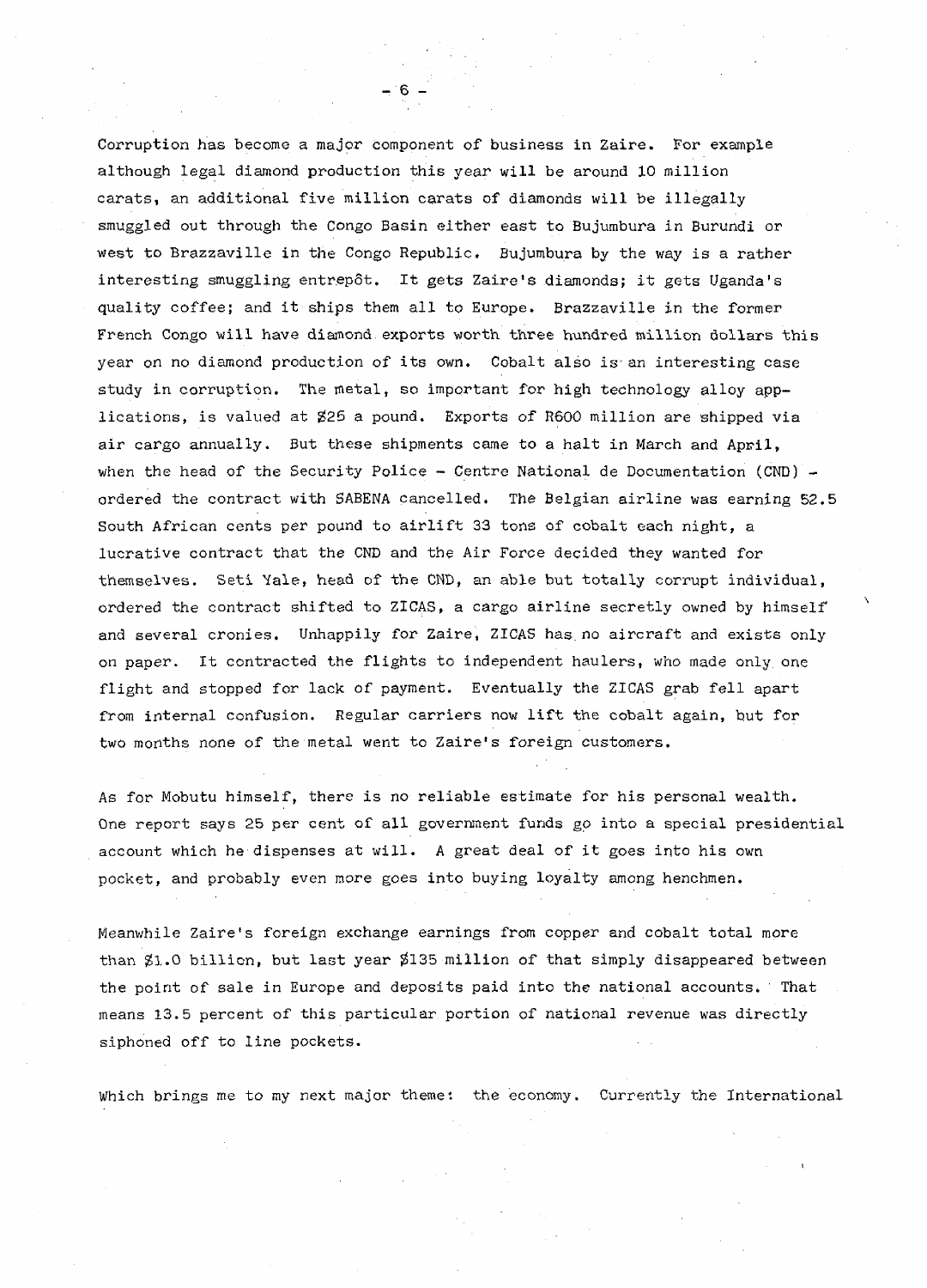Monetary Fund and the World Bank are mounting a major squeeze in Zaire, with the intention of getting the indebted, fiscally inept country somehow straightened out and somehow on the road to recovery. The initiation of the idea was followed immediately by a secret meeting of credit organisations in Paris on 29 and 30 April this year in a coordinated attempt to organise Zaire's staggering public and private debt.

The 25 million Zairois have seen a 22 percent decline in their gross national product since 1975. Agricultural output of key commodities, palm oil and cotton, have fallen 60 to 70 per cent in a decade; real purchasing power has fallen 40 per cent; inflation was - pick your own figure - 70 per cent, 100 per cent, 110 per cent last year, according to various estimates. In places like Lubumbashi inflation is escalating at double that figure.

The International Monetary Fund package is the usual line up of drastic overhauls of public spending: cuts in Ministry salaries; tight control of money supply; devaluations; proper collection of increased taxes; and foreign technical teams overseeing government spending. These iron methods have been successful in Chile, and the IMF is trying to get Turkey to agree to a similar package,

A stated aim is to get inflation down to 50 per cent, an unstated aim is to cut the aura of corruption, but my own belief is that neither goal is likely to be achieved at all this year.

In mitigation, one must point out that it is not all Zaire's fault. Ten years ago international lending organisations were pressing all kinds of expensive loan packages on the less developed countries, and many trace Zaire's downturn to the ambitious \$400 million Inga-Shaba power project started in the early seventies. The Inga-Shaba project to build a power line right across Zaire is now \$200 million over cost and five years behind schedule. The project was to have used current foreign exchange earnings to finance the prospect of increased future foreign exchange earnings, The monkey-wrench in all this was the oil price hikes in the early seventies which simply threw world economics totally out of gear. Over-extended, under-financed countries have had their problems ever since, Even the United States has been trying to get its economic house in order since then. Another external blow to Zaire has been the transport problem resulting mostly from the neighbouring wars in the region. Formerly all of Shaba's mineral wealth went via the Benguela railroad in a straight line

- 7 -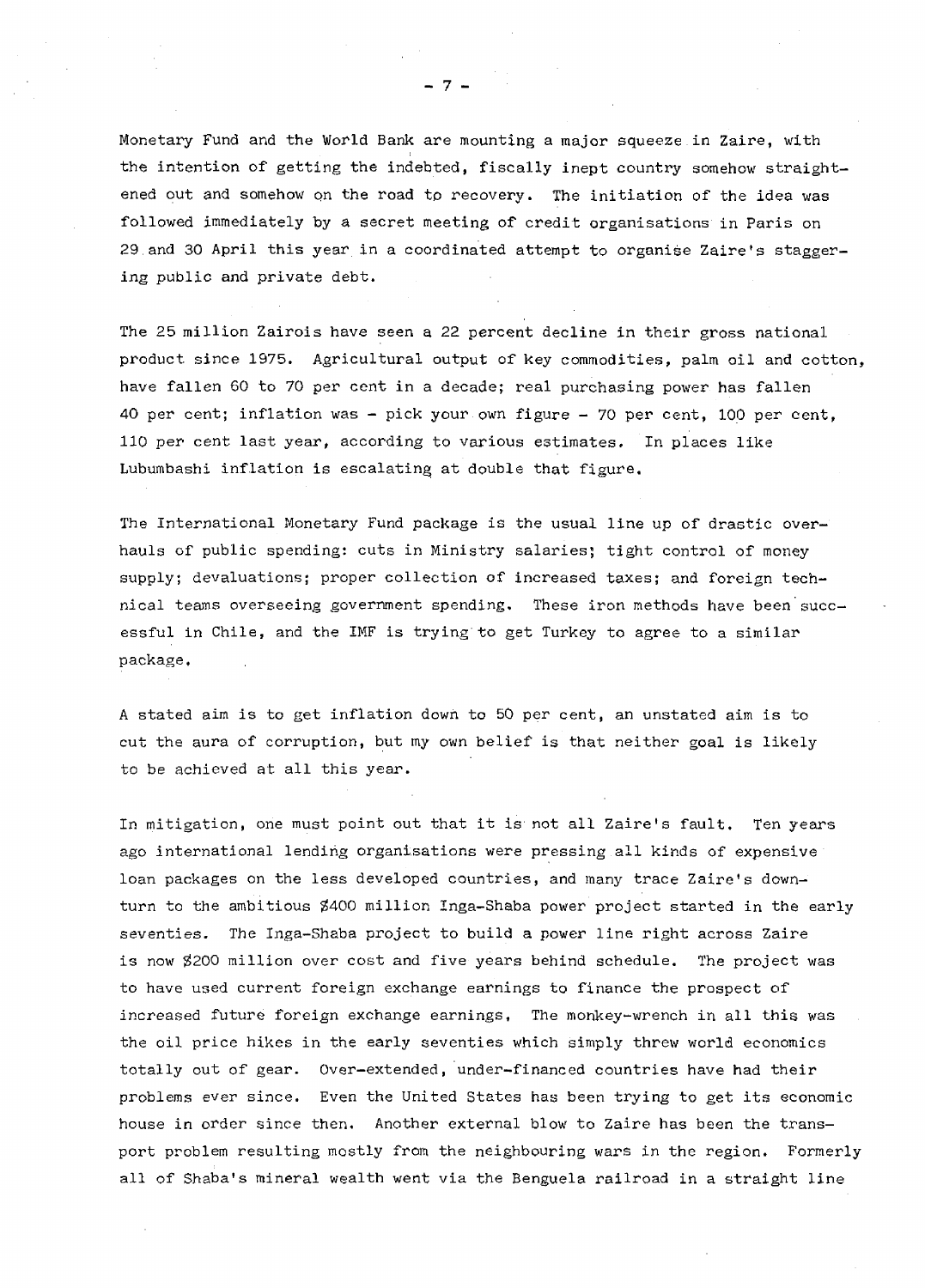to Lobito. which took about two weeks and was a reasonably economic means of getting the copper and cobalt out.

The Benguela RR has closed, as is generally known, and despite optimistic announcements it is unlikely to open at all this year. An occasional train does get through, but not often. Zaire's route into Zambia encountered Zambian rail congestion. Attempts to get out by way of the Tazara railroad ran into the constipation at the port of Dar-es-Salaam. The route to the Mozambican port of Beira via Zimbabwe will re-open one of these days, but then again not this year. So all of Zaire's copper travels south, down to the port of East London. The run takes six weeks; and it costs perhaps a third of copper revenue. Imports come the same way, or via the national port of Matadi, situated at the mouth of the Zaire River. The "Voie Nationale" between Matadi and Shaba Province is a mixture of road, river, barge, and rail on which transit time takes about six weeks, Pilferage is anywhere from 30 per cent to 50 per cent on that route.

Gecamines, the national mining company upon which the country depends for half its foreign exchange earnings, has been hit not only by these transport problems and the wars, but also by the world collapse in copper prices which occurred in the early seventies. About one billion dollars of earnings in 1974 dropped to half that in 1975. The Benguela closure and the fall in copper prices combined to create a terrible crunch for Zaire. In constant dollar terms, I would think that Gecamines and Zaire would need to double their present revenue, which reached the 1975 level only last year, just to stay abreast of their planning. The target is to get a \$450 million rehabilitation plan back on track even if it means mining by hand, and to some extent the Zairois in Shaba Province are doing just that. In Kapushi, which is a curious mixture of Belgian culture set in an African mining town, mine production was supposed to be four hundred and fifteen thousand tons of ore in the first quarter of 1980. It was only four hundred thousand tons but it would have been three hundred and eighty five thousand tons if those working it had not been resourceful enough to rescue and rehabilitate obsolete equipment and put the extra effort into doing the best job they could.

Key problems date back to 1974, the real economic day of reckoning with the closing of railroads, the fall in copper prices, and the takeover of foreign enterprise by Zaire, effectively killing.off any economic efficiency left in ,the economy. By 1975 Zaire owed one billion dollars in foreign debt. The country had become a net importer of food, and the final blows came with Shaba

- 8 -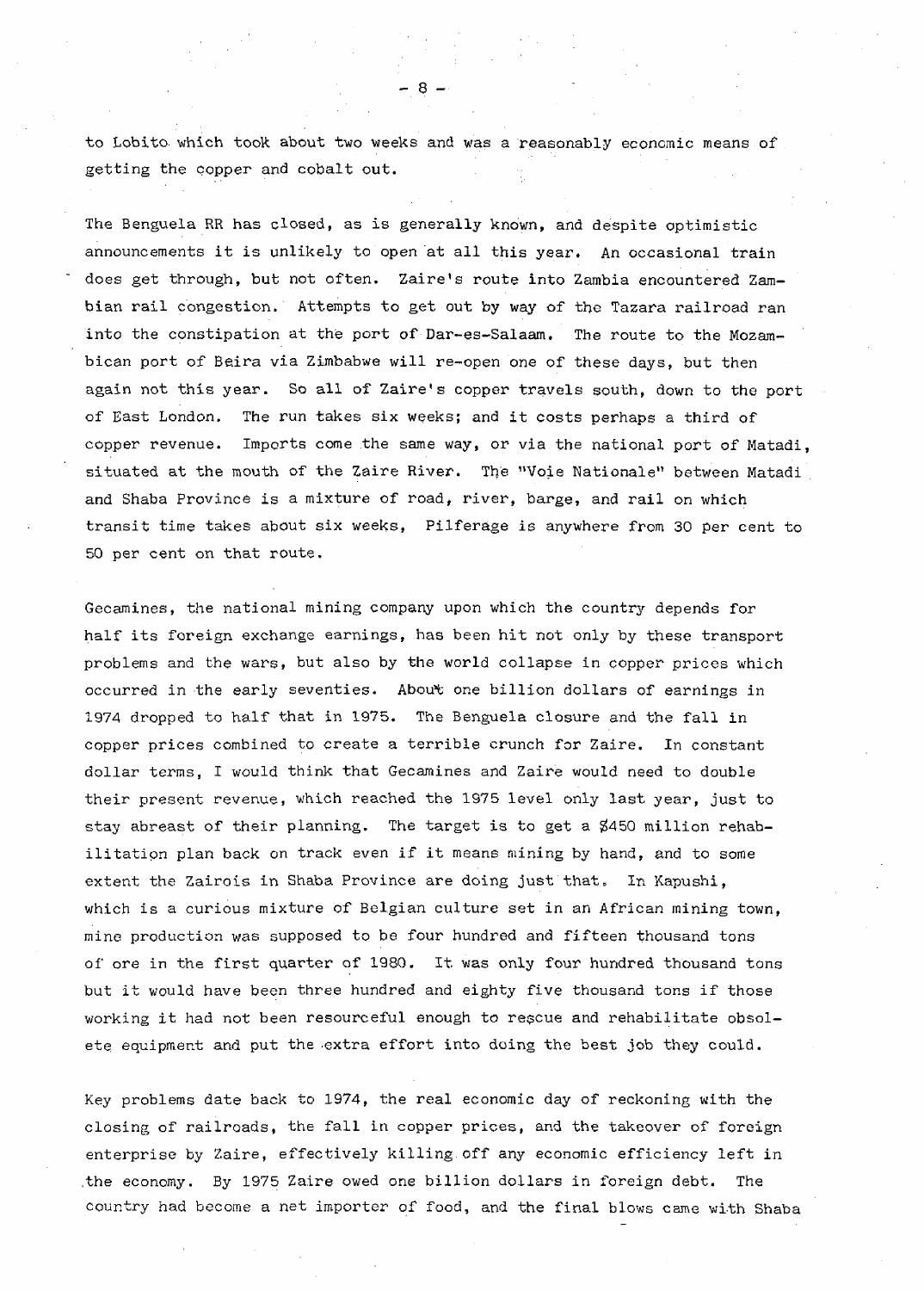I and II in 1977 and 1978, respectively.

Some knowledge of the background of economic rescue attempts might make the foreground clearer. Immediately after Shaba II there were secret military and political discussions in Paris among the major Western powers. These discussions basically addressed themselves to the question of what to do. The participating countries told Zaire that any additional assistance depended on the acceptance of an economic stabilisation plan including foreign auditors at the Ministry of Finance, the Customs Department, and the Central Bank. Zaire reluctantly agreed several days later at a meeting in Brussels, now called Brussels I.

Fourteen months later at Brussels II, the same convenors assembled and decided that the technical assistance plan was not enough. The country needed an entire IMF stabilisation plan. That started a protracted series of drawn-out negotiations which wound up at the end of January 1979, resulting in a contract to be signed in March.

In what was to become a recurring pattern, Zaire violated the IMF pact one week before it took effect - among other things with a 30 per cent pay rise for all government employees. To Zaire's surprise the IMF thereupon refused to sign the agreement and refused to hand over a monetary stabilization loan. Part of that agreement was a hundred million dollars foreign reserves loan. The amount was really too small to help, but it was to be a symbolic demonstration that Zaire had found fiscal stability again. Obviously the fact that it was held up showed that Zaire found nothing of the kind. The whole IMF package was painfully renegotiated and re-signed again at the end of July 1979. Within a month Zaire again violated it and the IMF again held up releasing the next slice of the stabilization loan. Zaire, meanwhile, hired a group of three foreign banks in London, Paris and New York as its financial managers to negotiate with private creditors. This came to be known as the "Club of London". They held a crucial meeting in the second half of 1979, followed by Brussels III, which in turn was followed by another meeting in Paris. All these meetings more or less bring us up to date in 1980. In January a new IMF team came out, and Zaire finally agreed to its terms in March.

What is interesting about this is the world concensus in holding Zaire together. For one thing there is total Western solidarity. Pretoria has also been kept advised throughout, and even Russia and China are not stirring the

 $^{\circ}$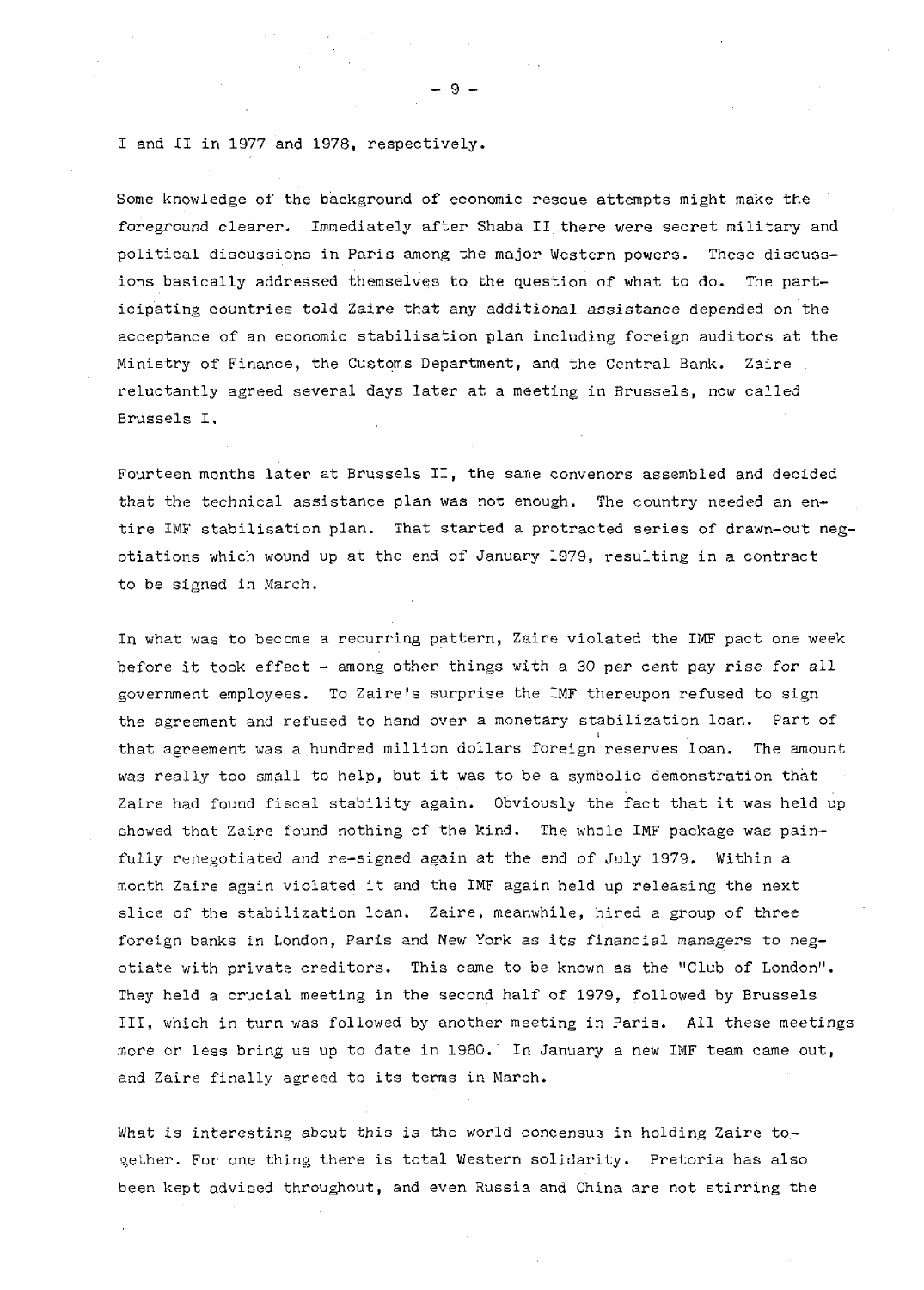pot. There is some feeling that Russia's motives for cooperation are her new need as a net importer of cobalt. China is training a Zaire army unit. Speaking of East bloc views on Zaire, I came away from an informal tour d'horizon with the East German deputy ambassador to Zambia with the reading that the Soviet bloc, is doing nothing more now.than watching Zaire.

Linked to this is the question of national sovereignty.' What would happen, for example, if Zaire leant back on its positive balance of trade and its substantial foreign exchange earnings and told the IMF to go to hell? Zaire chased off the first IMF technical director last year. If Zaire decided to tell the rest of the world to go away this time, it is likely that its international public creditors would no longer support it: the Club of London, that is its commercial credit facilities would dry up; most foreign aid would cease, and the country would drift downhill even faster. This is a price that Zaire decided it does not want to pay.

It is interesting to note that South Africa is a major contributor to Zaire's status quo. Last year South Africa's heavily subsidised exports to Zaire were worth probably R80 million, while in 1978 the figure was approximately R50 million. Generally this year South Africa's trade with Black African countries is running about 75 per cent ahead of last year's figures and I presume that trade with Zaire is proportionately up. In Lubumbashi and Kinshasa everything from machinery to white wine is South African. The national railroad received 120 used but perfectly good South African hopper cars last September at the very low and obviously subsidised price of R5 000 each. In February a Zairois railroad purchasing mission visited South Africa to buy spares. Zaire has bought four locomotives from South African railways and is thinking of buying a further six. South African charter aircraft are also involved in the hauling of Zaire's commercial air cargo. Also South Africa cooperates in Zaire corruption. Much of the illegal sales of Zaire commodities are handled outside normal commercial channels and leave the country in South African chartered aircraft. Lest you think I am saying South Africa is the only country to become embroiled in Zaire's corruption, I wish to note that American congressional researchers say the Zaire Government distributed over one million dollars in American food aid to seven close associates of Mobutu last year. Also, what extralegal shipments that did not fly out on South African chartered cargo aircraft probably flew out on American supplied C-130 cargo craft.

A fascinating economic instance - another example of corruption in Zaire's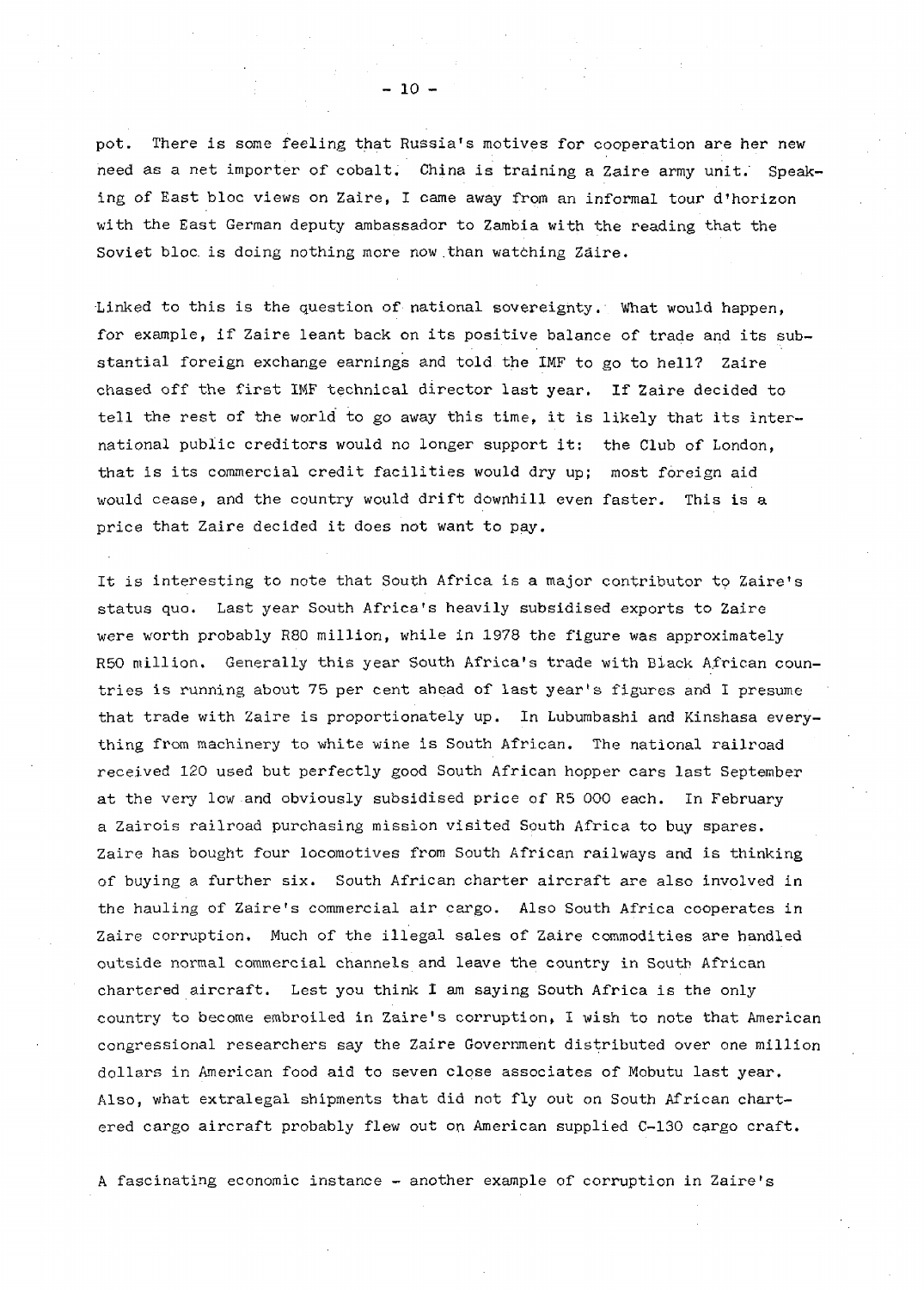economy - during the past year was the demonetization at Christmas. All bank notes were withdrawn from circulation over a three day period and replaced by new ones, theoretically to wipe out currency speculation. The IMF technical team at the Central Bank was not advised until the withdrawal was already in process, which either reflects on the IMF lack of ability or points to a certain amount of admirable ability in chicanery by the Zairois. The substitution was drastically mishandled. Two billion zaire were in circulation beforehand and the government managed to retrieve a quarter of it. In other words, the treasury made a 75 per cent profit by pulling out the money that was in circulation. In Shaba Province where there are three million people, the Central Bank supplied only 21 million zaires, that is seven zaires a person, which works out to R3 a head. The diamond mining centre of Mbuji-Mayi in the centre of the country received no new money at all and was reduced to barter. This demonetization also effectively wiped out all the small traders who didn't get to the banks in time. Banks are still rationing new notes to their clients. One businessman in Kinshasa told me that he was offering a certified cheque for 150 000 zaires for 100 000 zaires in cash in order to meet his payrolls. He had no takers.

The external threat is diminishing as Zaire's outside supporters among the Western nations and the East bloc effectively try to prop up the regime and work for change within that framework. But there is mounting dissent inside the country. Economic imbalances are tearing the society apart. Many people are simply fleeing the cities and going back to the bush. The only other country I can think of where cities have become depopulated in the past decade is Cambodia. One school teacher in Lubumbashi, whose salary was equivalent to R40 a month, has an electricity bill of R30 a month. The teacher said he was moving back to the countryside where he plans to find a plot of land and raise some subsistance crops. I also spent several hours in a helicopter at treetop level between Lubumbashi, Likasi, and Kolwezi and was struck by the number of small planted plots that I saw. They all looked relatively new, and they were all far from roads or even trails. I was seeing empirical proof that matched the empty streets in the cities.

The recent student demonstrations staged with the encouragement of their teachers added to the general sense of unrest. Zaire's professionals, like my school teacher friend, who are not part of the government, complain long and bitterly about increased taxes, decreased services, corruption, the police, and the situation, but they all agree so far that there is no one at all to

 $- 11 -$